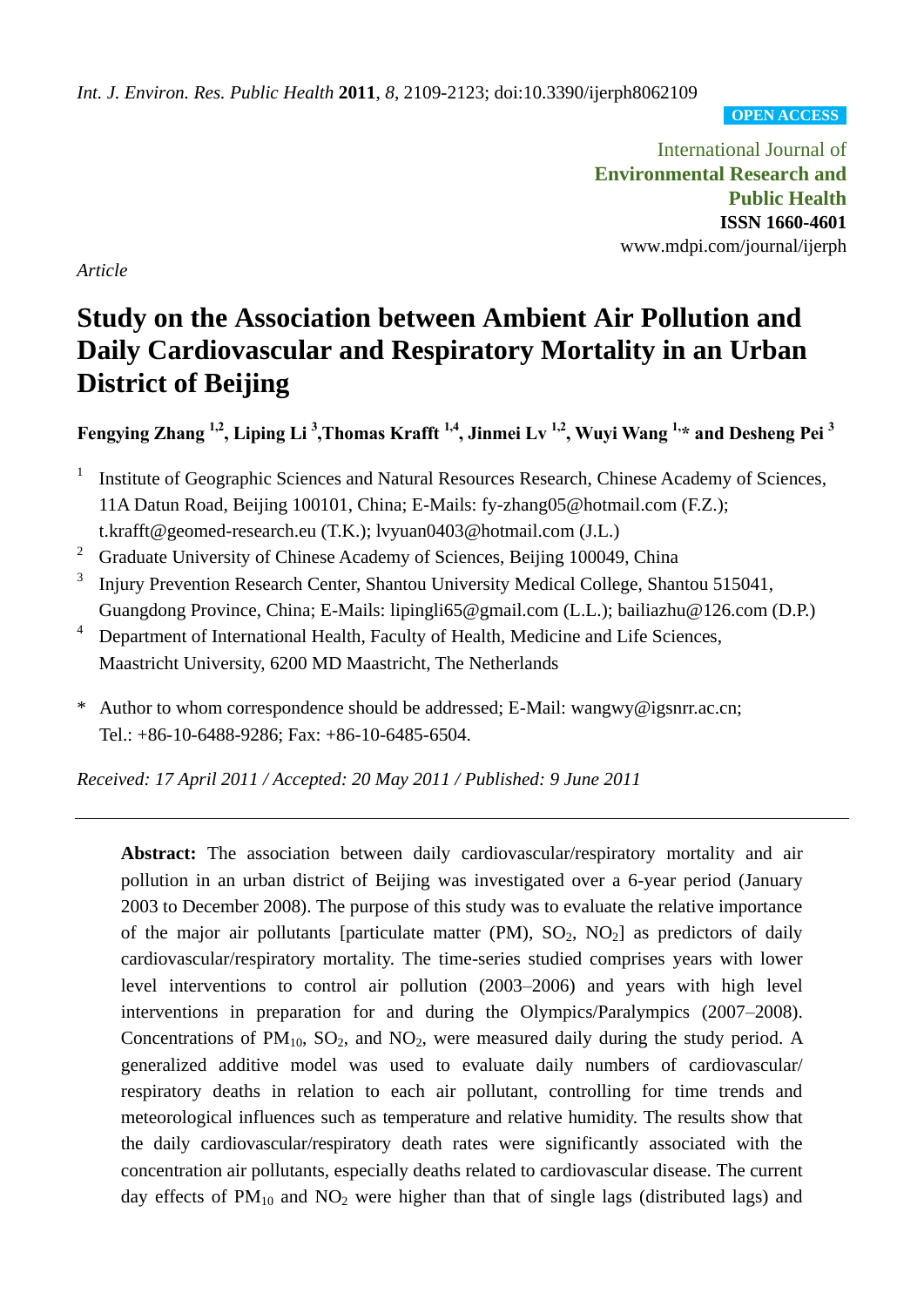moving average lags for respiratory disease mortality. The largest RR of  $SO<sub>2</sub>$  for respiratory disease mortality was in Lag02. For cardiovascular disease mortality, the largest RR was in Lag01 for  $PM_{10}$ , and in current day (Lag0) for  $SO_2$  and  $NO_2$ .  $NO_2$  was associated with the largest RRs for deaths from both cardiovascular disease and respiratory disease.

**Keywords:** air pollutants; respiratory disease; cardiovascular disease; mortality; environmental exposure

## **1. Introduction**

It is well established that air pollution is a major threat to human health [1-3]. Numerous time-series studies have indicated a positive association between short-term variation in ambient levels of particulate matter (PM) and daily mortality counts [4-11]. Extensive clinical, epidemiological and toxicological studies have provided evidence of the relationships between exposure to ambient concentrations and human health [12-19]. Even within the limits of the current air quality standards, the negative health effect of air pollutants can still be observed [20-22].

The association between air pollution and deaths from respiratory disease and cardiovascular disease is of general concern to epidemiological researchers [1,23]. In the last decade, many studies have applied time-series methods to search for associations between air pollution and its health effects [10,24-28].

Beijing, as a major metropolis and the capital of China, has a very serious air pollution problem [29-33]. Over the last 30 years, Chinese researchers in the field of environmental health have conducted a series of population studies on the relationship between ambient air pollution and the related health impacts on the people of Beijing. The concentration of PM with aerodynamic diameters less than 10  $\mu$ m (PM<sub>10</sub>), monitored by the Beijing Environmental Protection Bureau (BJEPB) from 2000 to 2004, indicated that PM was a major problem in Beijing [34]. The risk of cardiovascular mortality was estimated to increase by 11% (95% Confidence Interval [CI]: 5–16%) with each doubling of  $SO_2$  concentration. The association of total suspended particulates with cardiovascular mortality was positive but not significant [4,35]. Ambient air pollution caused adverse health effects among the exposed population in Beijing during 2000 to 2002 [36].

Most studies have focused on larger areas [6,23,24,35,37], but there has been little research using district-based cardiovascular/respiratory mortality and air pollution data to determine their potential relationship. The district level data provide further evidence on the actual health burden of the urban population by focusing on the inner city and excluding rural Beijing. Most of the earlier research was conducted in the 1990s and in 2000 to 2004 [4,35,36], research conducted during the crucial (policy relevant) period of 2005 to 2008 is still rare.

Despite considerable efforts to improve air quality, air pollution remains the single largest environmental and public health issue affecting Beijing [38-40]. The city's geographical location intensifies the problem with the surrounding mountain ranges impeding air circulation and dispersion of pollutants [39,40]. The extensive use of coal for providing heating to the rapidly growing population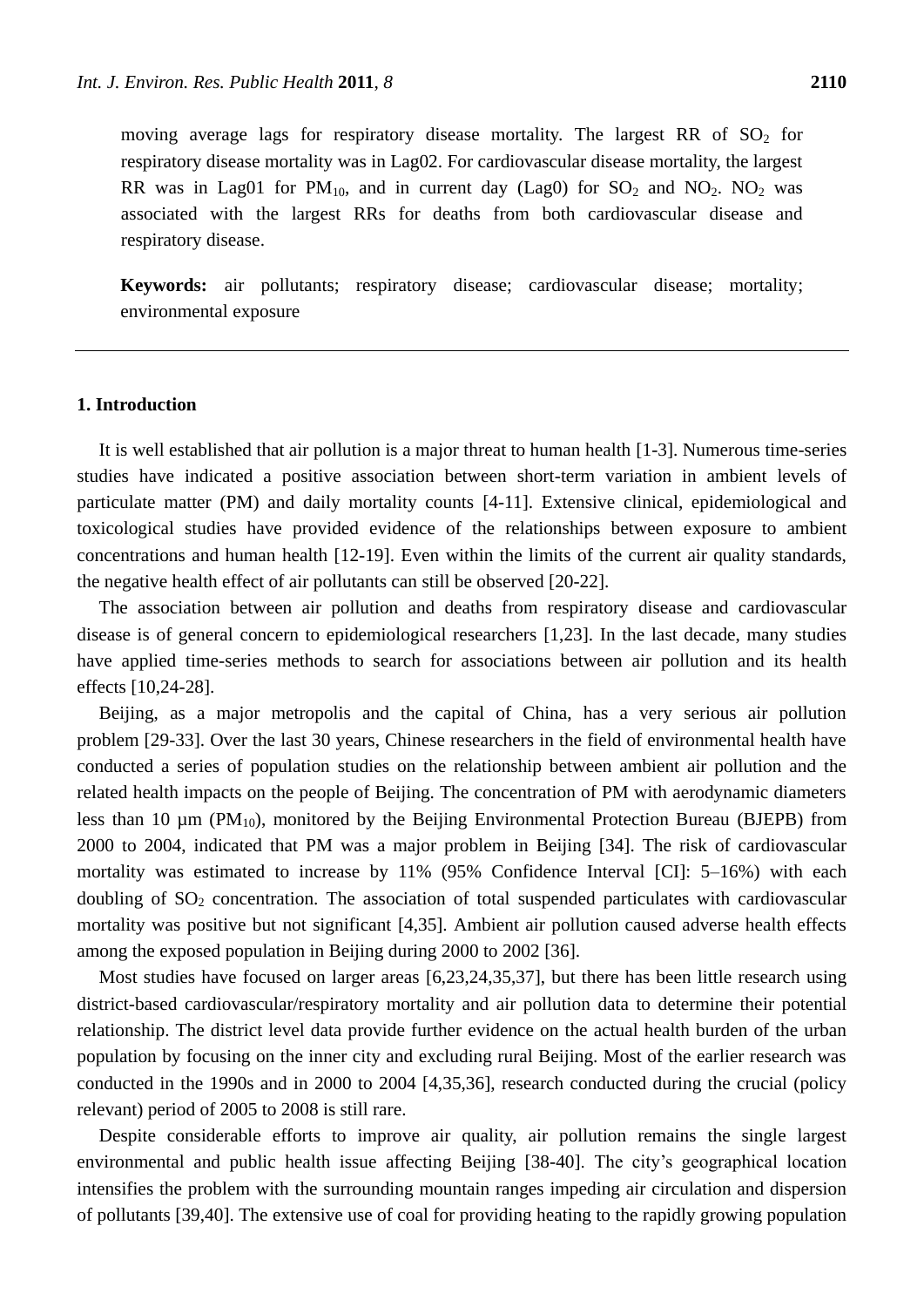and the unprecedented increase in the number of motor vehicles (approaching 4.03 million vehicles registered in Beijing in February 2010) have outweighed many of the pollution control measures.

This study was undertaken to investigate the relationship between cardiovascular/respiratory mortality and the concentrations of air pollutants in the Chaoyang District of Beijing, over the 6-year period from 2003 through 2008. Chaoyang District was chosen since it is representative of the urban core of Beijing and because of the availability of cardiovascular/respiratory mortality data for the permanent residents. Our study aims for providing further epidemiological and scientific evidence for informed decisions on air pollution control measures.

#### **2. Materials and Methods**

#### *2.1. Study Area and Population*

The Chaoyang District, comprising an area of  $470.8 \text{ km}^2$ , lies in the east and north east of urban Beijing. The district's population was 1.522 million people in 2000, and 1.818 million in 2008 [41]. Beijing has a sub-humid warm temperate continental monsoon climate, with annual daily mean temperature of 11.6 °C, minimum mean daily temperature of  $-4.6$  °C in January, and maximum mean daily temperature of 25.9  $\degree$ C in July.

## *2.2. Data Source*

*Mortality data.* The Beijing government requires that a decedent's family obtain a death certificate from the local public health station (a hospital or a local community clinic) to remove the deceased person from the government-controlled household registration. Also, the decedent's family must submit the death certificate to the local police station to cancel the decedent's household registration (*hukou*); thus the decedent's family obtains two documents (one from the police station and another from the local public health station), which are required before the body can be cremated. The local public health station submits all information from the death certificates to the District Centre for Disease Control and Prevention (CDC) of Beijing. Based on this information the District Centre for CDC of Beijing maintains an electronic death registry.

All mortality data for the calendar years 2003 to 2008 were obtained from death certificates recorded at CDC of Chaoyang District. In the death registry causes are coded by the International Classification of Disease revision 10 (ICD10). For this study, all deaths from cardiovascular disease (CVD) (I00-I99) and respiratory disease (RD) (J00-J98) were identified.

*Pollutants.* Air quality data was provided by the Beijing Municipal Environmental Protection Monitoring Center. Daily ambient air concentrations of  $PM_{10}$ ,  $SO_2$  and  $NO_2$  were provided as daily mean values measured from eleven state-controlled monitoring stations in Beijing. According to the technical guidelines of the Chinese government, the location of these monitoring stations must not be in the direct vicinity of traffic intersections or of major industrial polluters and should also have sufficient distance to any other emitting source. Thus the monitoring data reflect the general background urban air pollution level in our study area.

*Meteorological data.* To control for the effects of weather on mortality, meteorological data (daily mean temperature, relative humidity and air/barometric pressure) were obtained from the Beijing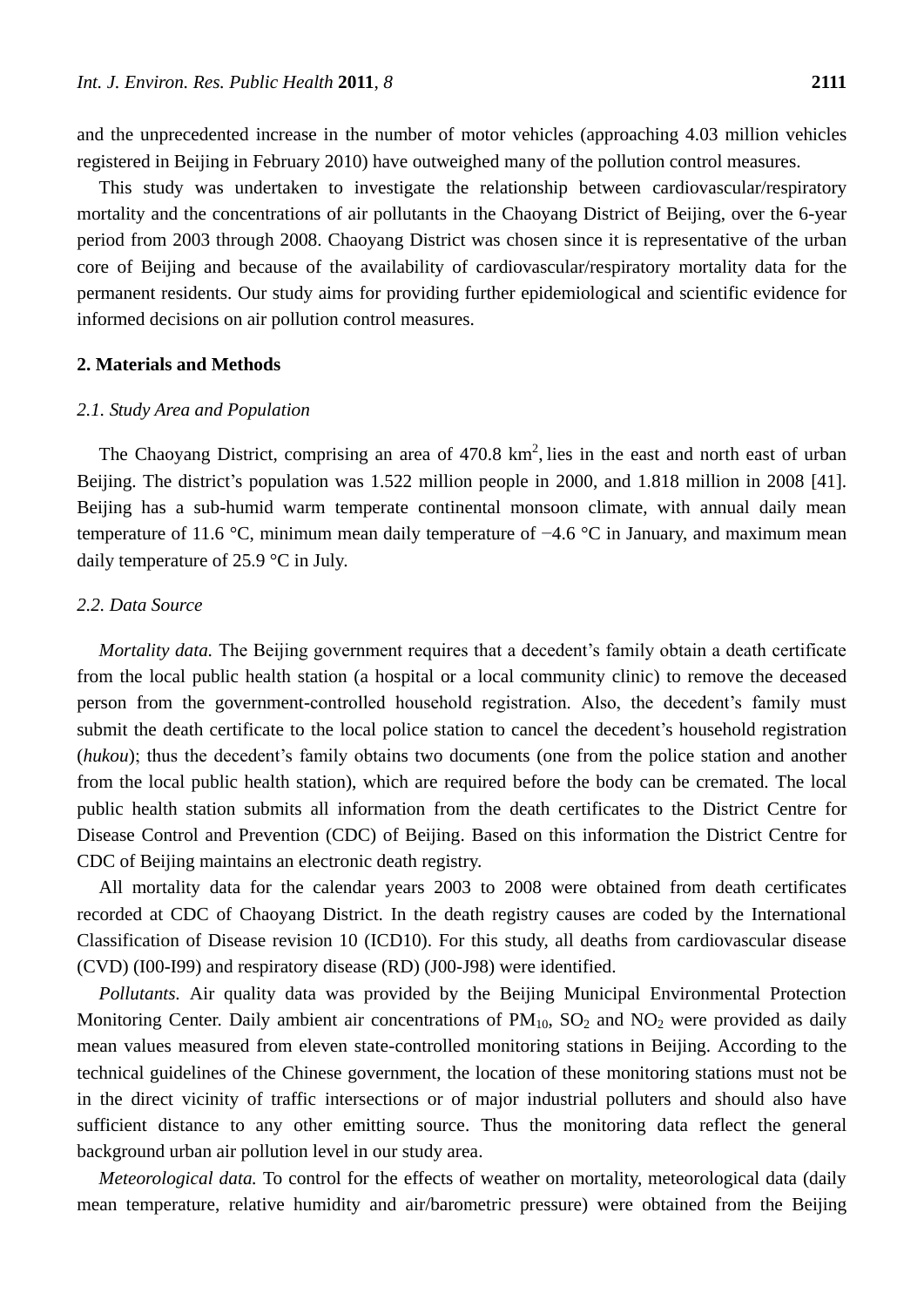Meteorological Office. The weather data were measured at a fixed-site station located in the study district. This station belongs to the Beijing Meteorological Office, the monitoring standard is consistent with international WMO standard, and the data is representative, though small variations in parts of the study area due to the urban micro-climate effect cannot be ruled out. According to the annual temperature of Beijing, we divided the season into the warm season from April to September, and the cool season from October to March (the latter is the heating season, reflected in higher concentrations of some of the air pollutants.).

#### *2.3. Data Analysis*

The objective of the data analysis was to quantify the association between daily mortality and daily mean air pollutant concentrations, while adjusting for weather and temporal factors in the multivariable modeling. Because the daily number of deaths was small and typically followed a Poisson distribution [28,42-44], the core analysis was a GAM with log link and Poisson error that accounted for fluctuations in daily numbers of deaths. Consistent with other time-series studies [45,46], we used the generalized additive model (GAM) with penalized splines to analyze the daily counts of mortality, air pollution, and covariates (meteorological factors, time trend, and day of the week).

Before conducting the model analyses, there were two steps in the procedure of the model building and model fit: development of the best base model (without a pollutant) and development of the main model (with a pollutant). The latter is achieved by adding the air pollution variables to the final cause-specific best base model, assuming a linear relationship between the logarithmic mortality count and air pollutant concentration.

First, we constructed the basic pattern of mortality excluding the air pollution variables. We incorporated smoothed spline functions of time and weather conditions, which can include non-linear and non-monotonic links between mortality and time/weather conditions, offering a flexible modeling tool [28]. Other covariates, such as day of the week (DOW), were also included in the basic models.

After we established the basic models, we introduced the pollutant variables and analyzed their effects on cardiovascular disease and respiratory mortality. To compare the relative quality of the mortality predictions across these non-nested models, Akaike's Information Criterion (AIC) was used as a measure of how well the model fitted the data [47]. Smaller AIC values indicate the preferred model. Briefly, we fitted the following log-linear generalized additive models to obtain the estimated pollution log-relative rate β in the study district:

e 
$$
\beta
$$
 in the study district:  
\n
$$
\log[E(Y_t)] = \alpha + \sum_{i=1}^{q} \beta_i(X_i) + \sum_{j=1}^{p} f_j(Z_j, df) + W_t (week)
$$

Here  $E(Y_t)$  represents the expected number of deaths at day t;  $\beta$  represents the log-relative rate of mortality associated with a unit increase of air pollutants;  $X_i$  indicates the concentrations of pollutants at day t;  $W_t$ (week) is the dummy variable for day of the week. 1  $(Z_i, df)$ *p j j j*  $f_i(Z_i, dt)$  $\sum_{j=1}^{n} f_j(Z_j, df)$  is the non-parametric spline function of calendar time, temperature and humidity.

Regarding the basic models, we also did some sensitivity analysis following Qian's method [37]. We initialized the df as 7 df/year for time, 3df for temperature and barometric pressure, 5 df for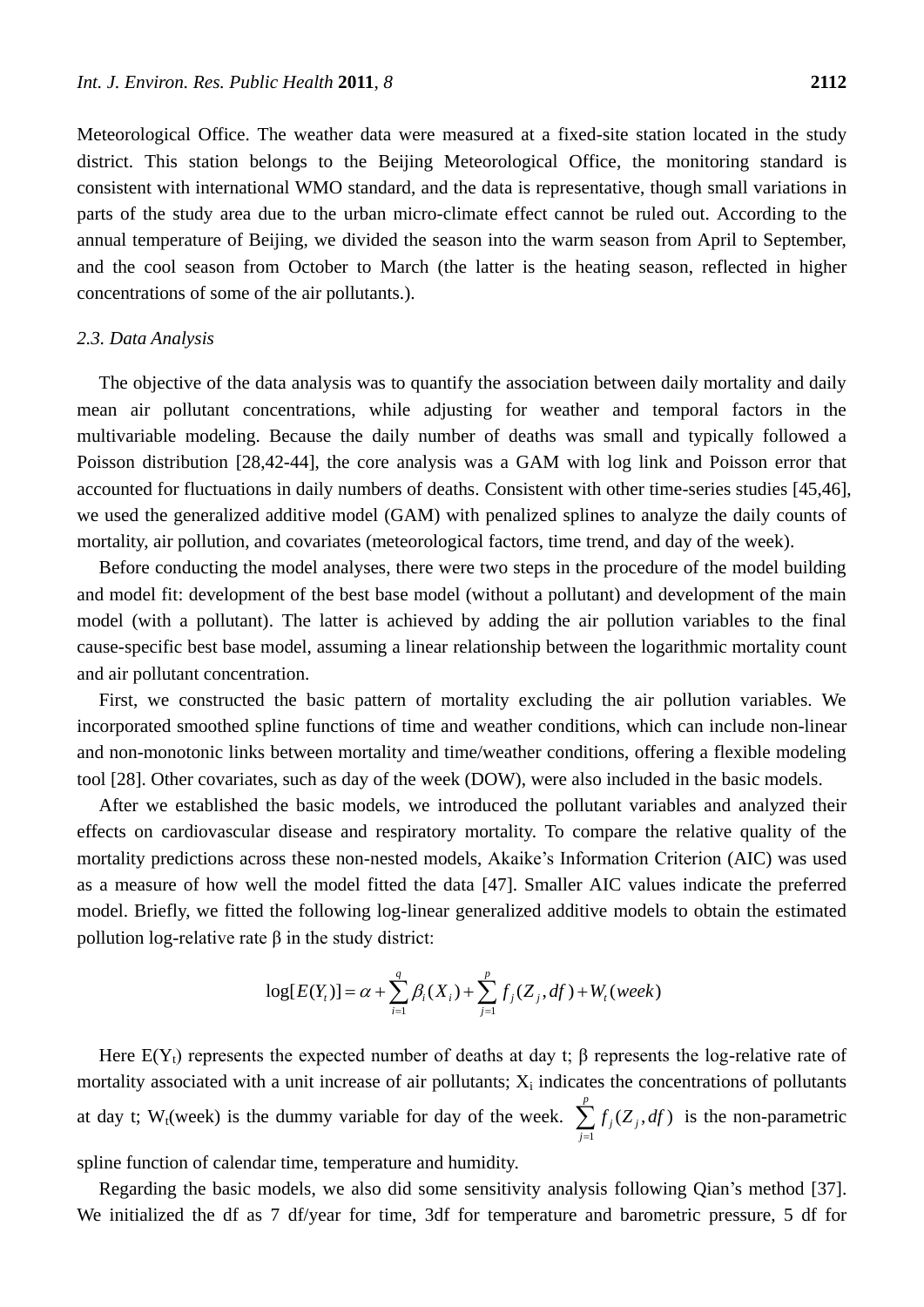humidity. We fitted both single-pollutants models and multi-pollutant models (models with a different combination of two or three pollutants per model) to assess the stability of pollutants' effect.

Further we examined the effect of air pollutants with different lag (L) structures of single day lag (distributed lag; from L0 to L2) and multi-day lag (moving average lag; L01 and L02). Here a lag of 0 day (L0) corresponds to the current-day pollution, and a lag of 1 day refers to the previous-day concentration. In multi-day lag models, L02 corresponds to 3-day moving average of pollutant concentration of the current and previous 2 days [22]. Here, the meteorological factors used in the lag models (distributed lag model, moving average model) were the current day data.

Seasonality was differentiated on the basis of heating/ no-heating periods between the warm season from April to September and October to March as cold season of Beijing with additional pollution from heating sources. Our seasonal analysis followed the method introduced in [42].

All statistical analyses were conducted in R2.9.2 using the MGCV package (R Development Core Team, 2010). The results obtained were expressed as the relative risk ( $RR = e^{\beta x \Delta C}$ , where  $\Delta C$  is the increased amount of air pollutants, in this study we used 10  $\mu$ g/m<sup>3</sup> for comparisons with similiar studies conducted for other places of China) of mortality per 10  $\mu$ g/m<sup>3</sup> increase in air pollutant concentrations.

## **3. Results**

## *3.1. Descriptive Analysis*

The distribution of deaths, meteorological factors, and air pollutants for the study district in Beijing between January 1, 2003 and December 31, 2008 (2,192 days in total) are presented in Table 1.

|                         |                          |        |        |        |       | Percentage |        |               |        |            |
|-------------------------|--------------------------|--------|--------|--------|-------|------------|--------|---------------|--------|------------|
|                         |                          | Mean   | Warm   | Cold   | SD    | Min        | 25     | <b>Median</b> | 75     | <b>Max</b> |
| Air pollutants          | $PM_{10}$                | 143.1  | 138.1  | 148.1  | 87.2  | 9.0        | 82.0   | 128.0         | 180.0  | 600.0      |
| concentration           | SO <sub>2</sub>          | 112.4  | 22.9   | 202.3  | 316.9 | 5.0        | 17.0   | 30.0          | 64.0   | 1643.0     |
| 24 h mean $(\mu g/m^3)$ | NO <sub>2</sub>          | 64.8   | 58.2   | 71.5   | 24.2  | 14.4       | 49.6   | 62.4          | 78.4   | 214.4      |
|                         | Temperature $({\cal C})$ | 13.5   | 22.6   | 4.3    | 10.9  | $-10.1$    | 3.2    | 14.7          | 23.5   | 32.1       |
| Meteorological measures | Humidity (%)             | 52.7   | 58.5   | 46.8   | 20.2  | 8.0        | 36.0   | 54.0          | 69.0   | 97.0       |
| 24 h mean               | Air pressure (hPa)       | 1012.6 | 1004.8 | 1020.5 | 101.8 | 987.8      | 1004.5 | 1012.4        | 1020.8 | 1043.0     |
|                         | Total                    | 22.8   | 21.1   | 24.6   | 7.2   | 6.0        | 18.0   | 22.0          | 27.0   | 54.0       |
| Daily deaths, mean      | Cardiovascular           | 10.4   | 9.4    | 11.5   | 4.0   | 1.0        | 8.0    | 10.0          | 13.0   | 27.0       |
|                         | Respiratory              | 2.2    | 1.9    | 2.5    | 1.8   | 0.0        | 1.0    | 2.0           | 3.0    | 14.0       |

**Table 1.** Daily pollutant concentrations, meteorological factors and numbers of deaths.

During the 6-year study period, the mean daily concentrations were  $143.07 \mu\text{g/m}^3$  for PM<sub>10</sub>, 112.42  $\mu$ g/m<sup>3</sup> for SO<sub>2</sub> and 64.83  $\mu$ g/m<sup>3</sup> for NO<sub>2</sub>, respectively. PM<sub>10</sub> was the major air pollutant in Beijing. The average concentrations of the three air pollutants were below the Grade II national air quality limits (the 24 h mean concentration limit of  $PM_{10}$  is 150  $\mu g/m^3$  [48]). However, the maximum daily mean  $PM_{10}$  concentration was above the Grade II and even the Grade III national air quality limits; the pollution ranges of  $PM_{10}$  were wide, and the upper end was higher than the recommended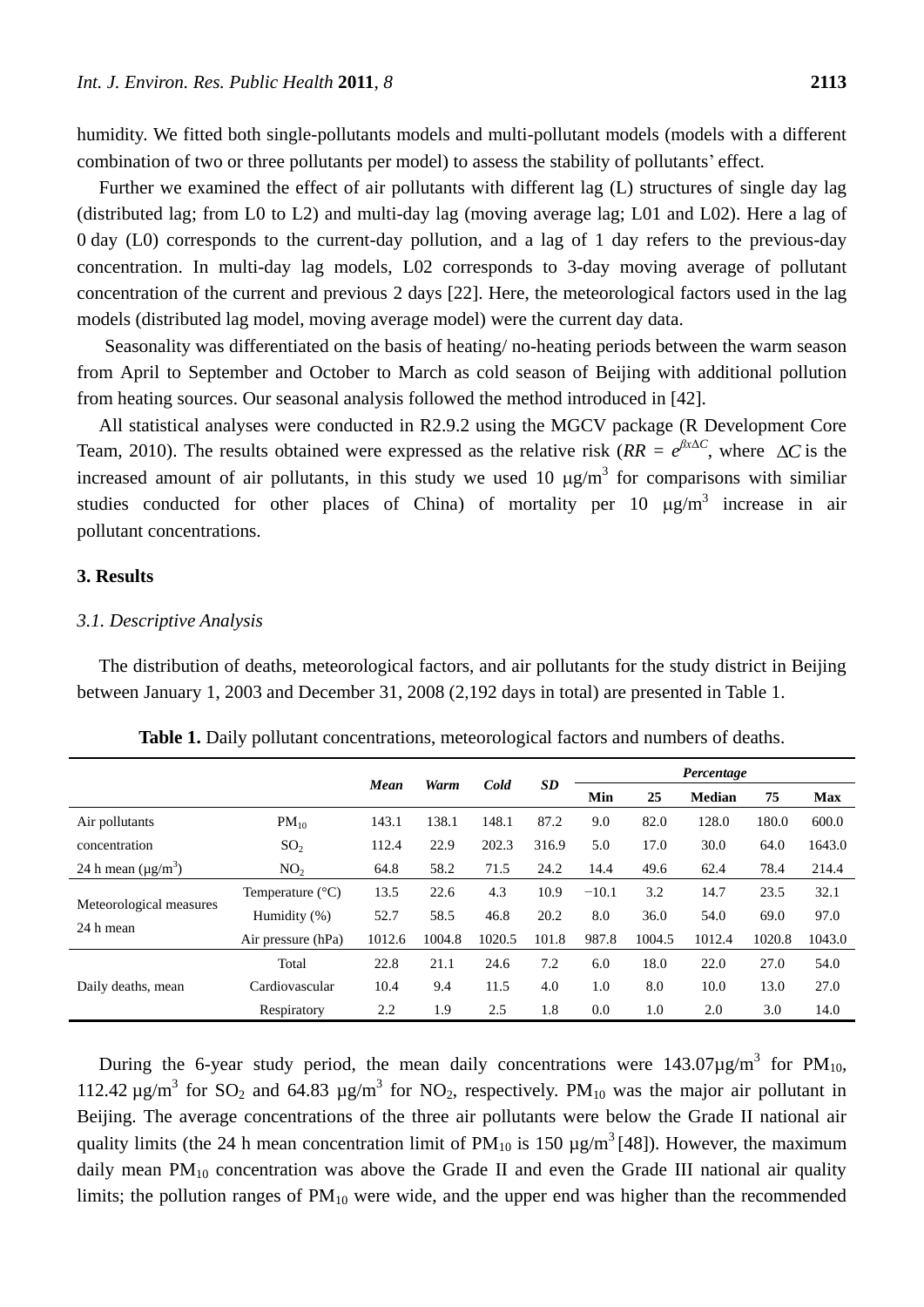season, because sulfur rich coal was the major energy source for heating in winter. The average concentration of  $PM_{10}$  and  $NO_2$  showed only small variations between the cold season and the warm season.

|       |                    | $PM_{10}(\mu\text{g/m}^3)$ |                                    |                           | $SO_2(\mu g/m^3)$         |                                    | $NO_2 (\mu g/m^3)$        |                                 |                                    |  |
|-------|--------------------|----------------------------|------------------------------------|---------------------------|---------------------------|------------------------------------|---------------------------|---------------------------------|------------------------------------|--|
| Year  | Grade II<br>(2150) | <b>Grade III</b><br>(250)  | Annual<br>average<br>concentration | <b>Grade II</b><br>(2150) | <b>Grade III</b><br>(250) | Annual<br>average<br>concentration | <b>Grade II</b><br>(≥ 80) | <b>Grade III</b><br>$(\geq120)$ | Annual<br>average<br>concentration |  |
| 2003  | 133                | 27                         | 136.05                             | 26                        | 26                        | 129.12                             | 117                       | 5                               | 70.24                              |  |
| 2004  | 134                | 42                         | 141.61                             | 8                         | 8                         | 73.55                              | 93                        | 14                              | 69.47                              |  |
| 2005  | 135                | 43                         | 148.97                             | 21                        | 21                        | 128.28                             | 84                        | 12                              | 66.59                              |  |
| 2006  | 127                | 51                         | 160.66                             | 28                        | 28                        | 156.47                             | 93                        | 13                              | 66.59                              |  |
| 2007  | 127                | 47                         | 149.11                             | 19                        | 19                        | 117.58                             | 85                        | 5                               | 66.38                              |  |
| 2008  | 94                 | 28                         | 122.06                             | 9                         | 9                         | 69.75                              | 44                        | 2                               | 49.77                              |  |
| Total | 750                | 238                        |                                    | 111                       | 111                       |                                    | 516                       | 51                              |                                    |  |

**Table 2.** Number of days/per annum with air pollutants exceeding the standard limits and annual average concentration of the pollutants.

Note: Air Quality Standards: Grade I for areas such as nature reserves and other areas that need special protection. Grade II is the standard for mainly residential area, commercial areas and mixed use urban areas as well as the rural areas. Grade III standard applies to specific industrial zones [48].

Overall, the concentration of air pollutants in Beijing showed an increasing trend from 2003 to 2006, and a decreasing trend in 2007 and 2008 (cf. Table 2). But even with the slight decrease in the later years the air quality in Beijing remained in a rather serious condition. The figures for 2007 and 2008 reflect the air pollution control measures undertaken in preparation for and during the 2008 Olympics/Paralympics [49].

During our study period, the mean daily temperature and humidity were 13.46  $\degree$ C and 52.68%, respectively. The mean daily temperature ranged from  $-10.1$  °C to 32.1 °C, and the mean daily humidity ranged from 8% to 97%, reflecting the sub-humid warm temperate continental monsoon climate of Beijing.

Table 1 shows the distributions of the daily number of deaths from respiratory disease and cardiovascular disease. From January 1, 2003 to December 31, 2008, a total of 50,032 deaths were recorded, with 22,889 from cardiovascular disease and 4,849 from respiratory disease. On average, there were about 23 deaths per day in our study area, 10 from cardiovascular disease, and two from respiratory disease. In the seasonal-specific distribution, the number of deaths in the cold season was higher than in the warm season.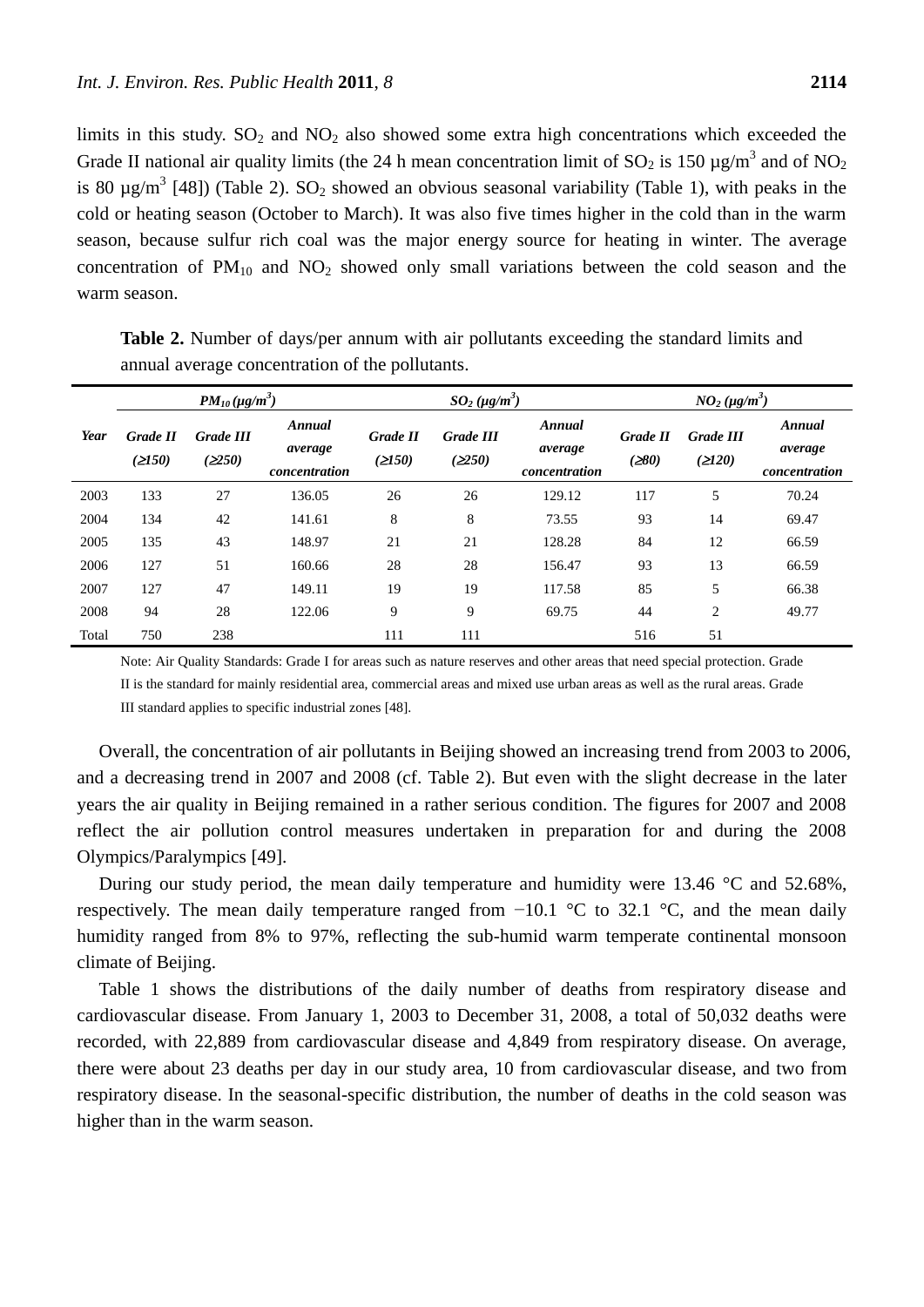#### **4. Statistical Analysis**

The Statistical Package for Social Science, SPSS18.0, was used to analyze the correlation between air pollutants and meteorological factors. Correlation statistics between air pollution parameters and meteorological factors are presented in Table 3.

|                 | $PM_{10}$ | SO <sub>2</sub> | NO <sub>2</sub> | Mean air pressure | Mean temperature | <b>Mean humidtity</b> |
|-----------------|-----------|-----------------|-----------------|-------------------|------------------|-----------------------|
| $PM_{10}$       | 1.000     | 0.308           | 0.615           | $-0.105$          | 0.003            | 0.168                 |
| SO <sub>2</sub> | 0.308     | 1.000           | 0.426           | 0.248             | $-0.360$         | 0.056                 |
| NO <sub>2</sub> | 0.615     | 0.426           | l.000           | 0.128             | $-0.186$         | 0.207                 |
|                 |           |                 |                 | $n = 2.192$ .     |                  |                       |

**Table 3.** Pearson coefficients of daily deaths, air pollutants and meteorological factors.

PM<sub>10</sub> levels were significantly positively correlated with humidity, negatively correlated with mean air pressure, but had no significant correlation with mean temperature.  $SO_2$  and  $NO_2$  levels were significantly positively correlated with mean air pressure and mean humidity but were negatively correlated with mean temperature.

#### **5. GAM Analysis**

In the one pollutant model, we also took the lag-effect into consideration. Table 4 shows results from the single-lag day for the RR increase in mortality per 10  $\mu$ g/m<sup>3</sup> increase in air pollutants.

**Table 4.** Distribution of RR across lags of different pollutants for respiratory disease and cardiovascular disease death.

| <b>Respiratory</b>    |              | $PM_{10}$           |              | SO <sub>2</sub>     | NO <sub>2</sub> |                     |  |
|-----------------------|--------------|---------------------|--------------|---------------------|-----------------|---------------------|--|
|                       | $\bf RR$     | 95% CI              | <b>RR</b>    | 95% CI              | <b>RR</b>       | 95% CI              |  |
| Lag0                  | 1.00101      | 1.00057-1.00145     | 1.00029      | 1.00018-1.00039     | 1.00947         | 1.00759-1.01135     |  |
| Lag1                  | 0.99967      | 0.99908-1.00027     | 1.00002      | $0.99992 - 1.00012$ | 0.99989         | 0.99828-1.00149     |  |
| Lag2                  | 0.99883      | $0.99746 - 1.00020$ | 1.00049      | 1.00039-1.00059     | 1.00203         | 1.00056-1.00350     |  |
| Lag01                 | 1.00038      | 0.99988-1.00088     | 1.00024      | $1.00011 - 1.00037$ | 1.00619         | 1.00402-1.00836     |  |
| Lag02                 | 0.99946      | $0.99701 - 1.00011$ | 1.00063      | 1.00047-1.00078     | 1.00656         | 1.00421-1.00891     |  |
|                       |              | $PM_{10}$           |              | SO <sub>2</sub>     | NO <sub>2</sub> |                     |  |
| <b>Cardiovascular</b> | $\mathbf{R}$ | 95% CI              | $\mathbf{R}$ | 95% CI              | $\mathbf{R}$    | 95% CI              |  |
| Lag0                  | 1.00164      | 1.00144-1.00184     | 1.00022      | $0.99917 - 1.00127$ | 1.00271         | 1.00086-1.00457     |  |
| Lag1                  | 1.00098      | 1.00079-1.00116     | 1.00001      | 0.99896-1.00106     | 0.99455         | 0.98782-1.00129     |  |
| Lag2                  | 0.99926      | 0.99809-1.00043     | 0.99982      | 0.99877-1.00087     | 0.99679         | $0.99312 - 1.00047$ |  |
| Lag01                 | 1.00187      | 1.00164-1.00211     | 1.00019      | 1.00012-1.00025     | 0.99698         | $0.99200 - 1.00197$ |  |
| Lag02                 | 1.00096      | 1.00070-1.00121     | 1.00006      | 0.99999-1.00014     | 0.99508         | 0.990010-1.00015    |  |

We found that the current day effects of  $PM_{10}$  and  $NO<sub>2</sub>$  were higher than that of single lags (distributed lags) and moving average lags for respiratory disease mortality. The largest RR of  $SO<sub>2</sub>$  for respiratory disease mortality was in Lag02 (three days moving average lag). For cardiovascular disease mortality, the largest RR was in Lag01 for  $PM_{10}$ , and in current day (Lag0) for  $SO_2$  and  $NO_2$ .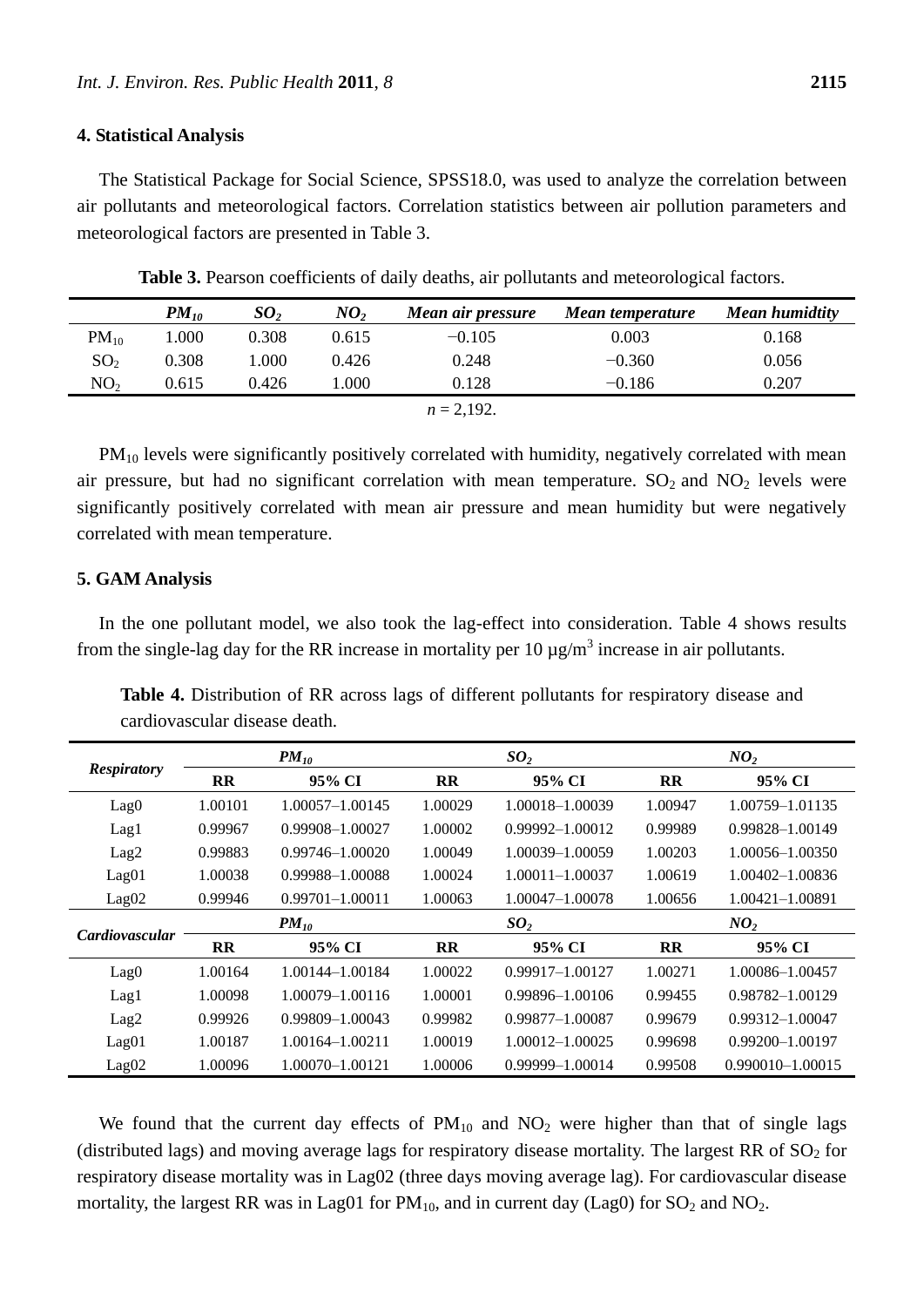Among the three air pollutants,  $NO<sub>2</sub>$  was associated with the largest RR for deaths from both cardiovascular disease and respiratory disease. Based on the results from single-pollutants models (Table 4), the largest RRs for respiratory related death were Lag0 for  $PM_{10}$  and  $NO_2$ , and the largest RRs of cardiovascular disease mortality were Lag0 for  $SO<sub>2</sub>$  and  $NO<sub>2</sub>$ ; so we used the current day factors to run the multiple-pollutants models for respiratory disease mortality and cardiovascular disease mortality. The results are shown in Table 5.

|              | Pollutant       |           | <b>Respiratory disease</b> | Cardiovascular disease |                     |  |  |
|--------------|-----------------|-----------|----------------------------|------------------------|---------------------|--|--|
| <b>Model</b> |                 | <b>RR</b> | 95% CI                     | <b>RR</b>              | 95% CI              |  |  |
|              | $PM_{10}$       | 1.00101   | $1.00057 - 1.00145$        | 1.00164                | 1.00144-1.00184     |  |  |
| Single       | SO <sub>2</sub> | 1.00029   | 1.00018-1.00039            | 1.00022                | 0.99917-1.00127     |  |  |
| pollutant    | NO <sub>2</sub> | 1.00947   | 1.00759-1.01135            | 1.00271                | 1.00086-1.00457     |  |  |
|              | $PM_{10}$       | 0.99974   | $0.99922 - 1.00027$        | 1.00181                | 1.00157-1.00205     |  |  |
|              | NO <sub>2</sub> | 1.01005   | 1.00782-1.01228            | 0.99866                | 0.99765-0.99967     |  |  |
| Two-         | $PM_{10}$       | 1.00065   | 1.00018-1.00113            | 1.00152                | 1.0013-1.00173      |  |  |
| pollutant    | SO <sub>2</sub> | 1.00023   | 1.00012-1.00034            | 1.00009                | 1.00004-1.00015     |  |  |
|              | NO <sub>2</sub> | 1.00882   | 1.00675-1.01089            | 1.00155                | 1.00062-1.00247     |  |  |
|              | SO <sub>2</sub> | 1.00008   | 0.99997-1.00020            | 1.00018                | 1.00013-1.00024     |  |  |
|              | $PM_{10}$       | 0.99966   | $0.99913 - 1.0002$         | 1.00173                | 1.00148-1.00197     |  |  |
| Three-       | NO <sub>2</sub> | 1.00949   | 1.00716-1.01182            | 0.99807                | $0.99603 - 1.00012$ |  |  |
| pollutant    | SO <sub>2</sub> | 1.00010   | 0.99998-1.00021            | 1.00012                | 1.00007-1.00018     |  |  |

**Table 5.** RR for a 10  $\mu$ g/m<sup>3</sup> increase in pollutant levels for respiratory disease mortality and cardiovascular disease mortality.

Note: here the RRs of single pollutant were the results of current day analysis.

We observed a significant relationship between deaths from cardiovascular/respiratory diseases and the three air pollutants in both single pollutant models and multiple pollutant models. For deaths from respiratory disease, the effects of  $PM_{10}$  decreased after adding  $SO_2$  and  $NO_2$  (Table 5). The effects of  $SO<sub>2</sub>$  on respiratory disease mortality did markedly change after adding  $PM<sub>10</sub>$  into the model. The effects of NO<sub>2</sub> increased markedly after adding  $SO_2$  or  $PM_{10}$ . In the three air pollutants model, both the effects of  $PM_{10}$  and  $SO_2$  decreased markedly, but the effects of  $NO_2$  increased.

The effects of  $PM_{10}$  on cardiovascular disease mortality increased when NO2 was added to the two pollutants model, but did not markedly change after adding  $SO_2$  into the model. The effects of  $SO_2$  on cardiovascular disease mortality decreased after adding  $PM_{10}$  and  $NO<sub>2</sub>$  into the models. The effects of  $NO<sub>2</sub>$  on cardiovascular disease mortality showed the same trend as for  $SO<sub>2</sub>$ . In the three pollutants model for cardiovascular disease mortality, the effects of  $PM_{10}$  increased; both  $SO_2$  and  $NO_2$  showed a decreasing trend.

 $PM_{10}$  concentrations had a higher effect on deaths from cardiovascular disease than on respiratory disease ones.  $SO_2$  had a similar effect both on deaths from cardiovascular disease and deaths from respiratory disease. NO<sub>2</sub> had greater effects on respiratory disease mortality than on cardiovascular disease mortality.

The seasonal analysis results shown higher mortality risks related to  $PM_{10}$  and  $SO_2$  during cold times for both the respiratory disease and the cardiovascular disease than that during warm times. For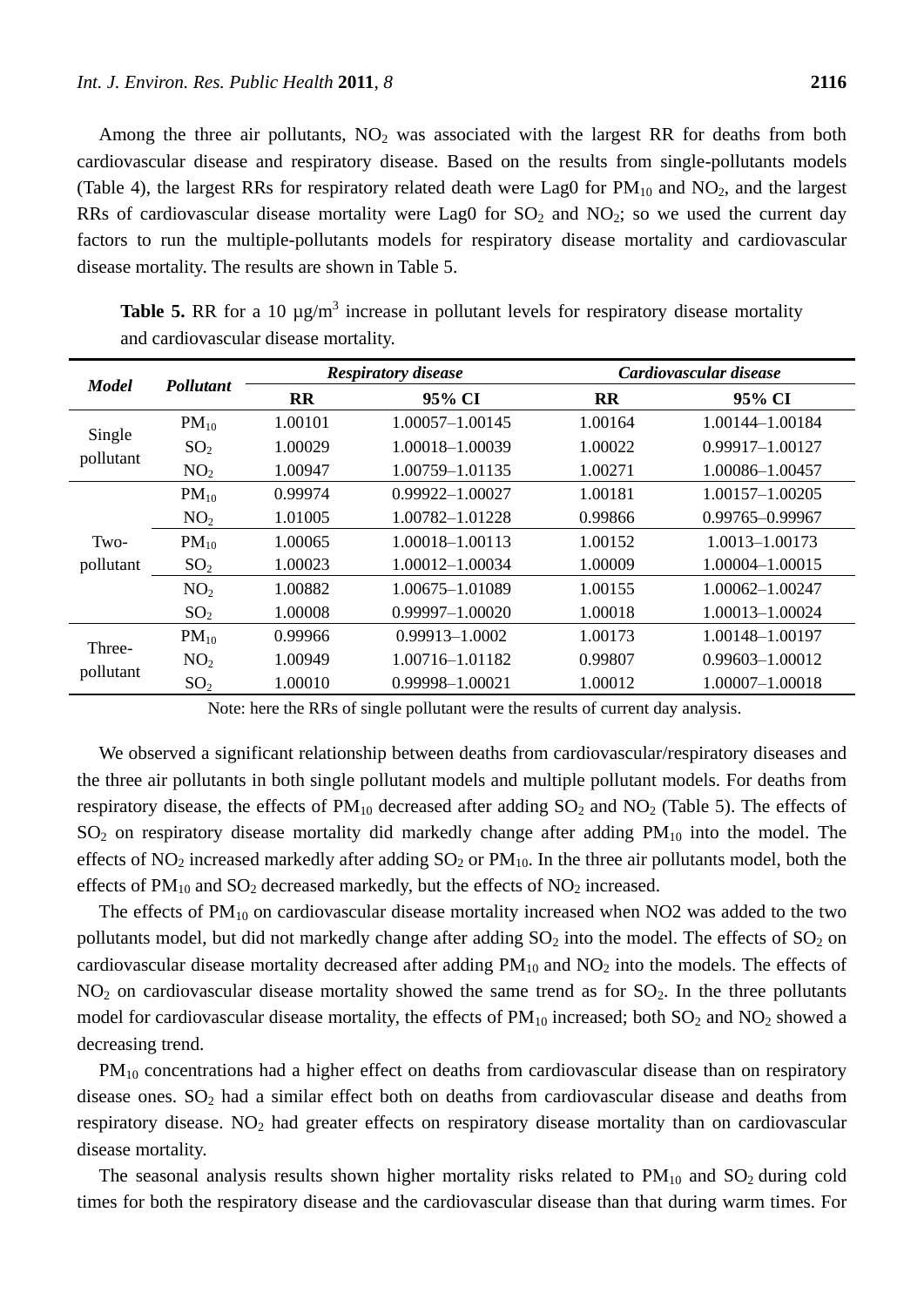$SO_2$ , the RRs with 10  $\mu$ g/m<sup>3</sup> increasing of concentration were higher during warm season than that in cold season (Table 6).

|                |      | $PM_{10}$ |                     |         | SO <sub>2</sub>     | NO <sub>2</sub> |                 |  |
|----------------|------|-----------|---------------------|---------|---------------------|-----------------|-----------------|--|
| Respiratory    | warm | 0.99903   | $0.99730 - 1.00076$ | 1.01648 | $1.01140 - 1.02157$ | 0.99510         | 0.98930-1.00090 |  |
| disease        | cold | 1.00252   | 1.00217-1.00307     | 1.00079 | 1.00049-1.00109     | 1.01692         | 1.01638–1.01746 |  |
| Cardiovascular | warm | 1.00077   | 1.00045-1.00108     | 1.01621 | 1.01406-1.01836     | 1.00042         | 0.99883-1.00201 |  |
| disease        | cold | 1.00271   | 1.00254-1.00318     | 1.00030 | $1.00021 - 1.00039$ | 1.00911         | 1.00897-1.00925 |  |

**Table 6.** RR for a 10  $\mu$ g/m<sup>3</sup> increase in pollutant levels in seasonal specified analysis.

#### **6. Discussion**

Our study combined epidemiological and environmental health science research methods to study associations between major air pollutants and deaths from cardiovascular disease and respiratory disease over a period of six years. The findings have implications for environmental and social policies in the study district and beyond. The results showed that deaths from cardiovascular disease and respiratory disease were increased on days of greater air pollution. RR estimates for  $PM_{10}$  in Lag0,1,2 and Lag01,02 were significant associated with both the cardiovascular disease mortality and the respiratory disease mortality. Particulate matters have been indentified to have effect on respiratory mortality and respiratory mortality, and several potential mechanisms have been indicated [14].

The health effects showed different lag times for various pollutants in our study (Table 4). This is in accordance with other air pollution mortality studies in the Asian region [50]. In the single pollutant model, the independent health effects of  $PM_{10}$  and  $NO_2$  were higher than  $SO_2$  for both respiratory disease mortality and cardiovascular disease mortality. A study conducted by Xu *et al.* found that  $SO_2$ was associated with daily mortality in Beijing [4]. With the rapid increase in the number of motor vehicles in recent years, outdoor air pollution in Beijing has gradually changed from the conventional coal combustion type to the mixed coal combustion/motor vehicle emission type. We also found that  $PM_{10}$  had a relationship with cardiovascular disease mortality. This was in accordance with other studies [4-7].

Significant effects were more likely to be seen during October through March than during the warm season for both disease groups. Wind speed is inversely related to air pollution levels, and rain can modify the composition of air pollutants, while sun irradiation induces photochemical modifications of several pollutants. A recent study conducted in Shanghai found that several pollutants had a more significant impact on daily hospital admissions in the cold season than in the warm season [22]. A study conducted in Hong Kong also showed similar results [50].

A 1990s study conducted by Yang *et al*., found significant associations between cardiovascular mortality and the three main air pollutants in the single-pollutant model [51]. An increase of 10  $\mu$ g/m<sup>3</sup> for  $PM_{10}$ ,  $SO_2$ ,  $NO_2$ , corresponded to 1.004, 1.004, 1.013 RR in cardiovascular mortality. Compared with the results of studies conducted by Xu *et al*. in the 1990s and Yang *et al.* in 2003 (Table 7), the associations between air pollutants and cardiovascular mortality showed a relative curvature, implying a reduction of the negative effects on health caused by ambient air pollution in the urban areas of Beijing in recent years [36]. Since 1998 the local government of Beijing has invested considerable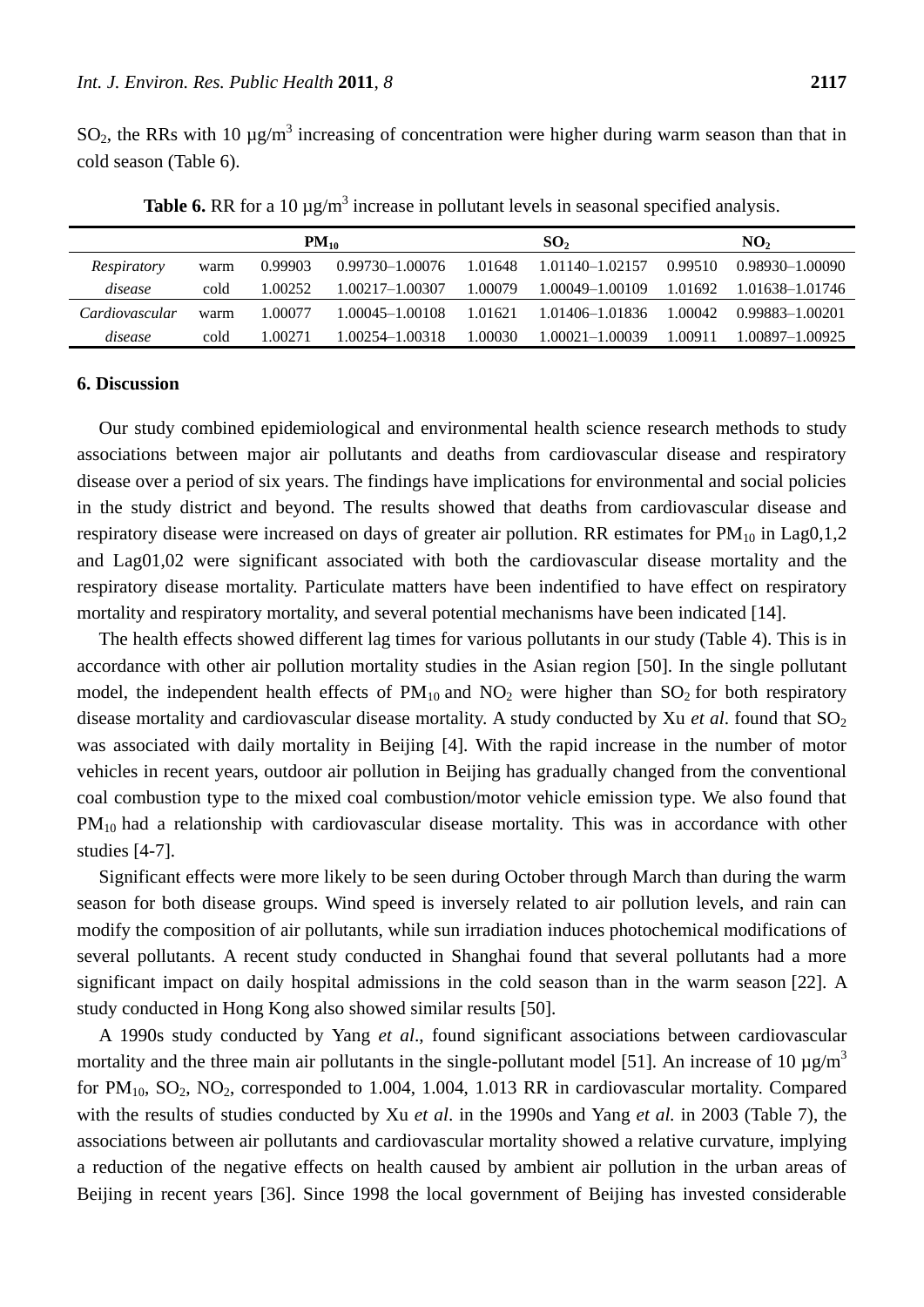money and implemented a host of measures and policies aimed at improving the air quality in Beijing city and its environs. Over time, the air quality has improved gradually after introduction of the following measures: coal desulfurization, changes in the public transport system and road traffic control, and change of energy use patterns. The annual levels of ambient  $SO_2$ ,  $NO_2$  and  $PM_{10}$  were 69, 49 and 122  $\mu$ g/m<sup>3</sup>, respectively in 2008; exhibiting a reduction of 43.8%, 30.9% and 26.1%, respectively, from the 2001 levels [36]. Higher living standards, better hygienic conditions and better medical care can reduce the number of deaths, and the control of air pollution is also likely to result in health benefits [22]. However, also as a result of the rapid increase in road traffic the air quality remains to be critical and still needs further improvement.

Compared with previous studies conducted in Europe, USA and elsewhere (Table 7), our epidemiological study, with some exceptions, reports lower coefficients in the exposure-response functions for air pollution and health effects. The health effect of  $PM_{10}$  on cardiovascular disease and respiratory disease mortalities was similar to that reported in the USA [52-54], The Netherlands, and Vienna, but lower than in Hong Kong [50]. This may be related to the chemical composition of  $PM_{10}$ , the age of the exposed population, the citizens' sensitivity to air pollution, *etc* [4]. Long-term high levels of air pollution can increase the adaptability of the population. Inorganic matter is the main component of  $PM_{10}$  in Beijing, and has low toxicity [4].  $PM_{10}$  in developed countries and regions is mainly from vehicle exhausts, which has high toxicity on human health [55].

|                  |           |                | $PM_{10}$ |                   |           | SO <sub>2</sub>     | NO <sub>2</sub> |                   |  |
|------------------|-----------|----------------|-----------|-------------------|-----------|---------------------|-----------------|-------------------|--|
| <b>Area</b>      | Year      | <b>Disease</b> | <b>RR</b> | 95% CI            | <b>RR</b> | 95% CI              | $_{\rm RR}$     | 95%CI             |  |
| Beijing (current |           | <b>CVD</b>     | 1.00164   | 1.00144-1.00184   | 1.00022   | $0.99917 - 1.00127$ | 1.00271         | 1.00086-1.00457   |  |
| study)           | 2003-2008 | <b>RD</b>      | 1.00101   | 1.00057-1.00145   | 1.00029   | 1.00018-1.00039     | 1.00947         | 1.00759-1.01135   |  |
| Beijing [51]     | 2003      | <b>CVD</b>     | 1.004     | $1.002 - 1.006$   | 1.004     | $1.001 - 1.008$     | 1.013           | $1.002 - 1.024$   |  |
| American [53]    | 1987-2000 | CVD&RD         | 1.0024    | 1.0013-1.0036     |           |                     |                 |                   |  |
| Netherlands [54] | 1992–2006 | <b>CVD</b>     | 1.002     | $1.001 - 1.004$   |           |                     | 1.008           | $1.005 - 1.011$   |  |
|                  |           | <b>RD</b>      | 1.004     | $1.002 - 1.007$   |           |                     | 1.008           | $1.003 - 1.012$   |  |
|                  |           | <b>CVD</b>     | 1.0058    | 1.0014-1.0103     | 1.0103    | 1.0021-1.0185       | 1.0117          | $1.0061 - 1.0173$ |  |
| Hong Kong [50]   | 1996–2002 | <b>RD</b>      | 1.0089    | 1.0036-1.0142     | 1.0106    | 1.0006-1.0206       | 1.0092          | $1.0025 - 1.016$  |  |
|                  | 2000-2004 | <b>CVD</b>     | 1.002     | 1.0009-1.0031     |           |                     | 1.0046          | 1.0029-1.0063     |  |
| Vienna [52]      |           | <b>RD</b>      | 1.0035    | $1.0001 - 1.0069$ |           |                     | 1.0067          | $1.0027 - 1.0108$ |  |

**Table 7.** Comparison of RR for a 10  $\mu$ g/m<sup>3</sup> increase in pollutant concentration worldwide.

The health effect of  $NO<sub>2</sub>$  on these two disease groups in our study was also higher than in other studies conducted in America [53], The Netherlands [54], and Vienna [52], but lower than in Hong Kong  $[50]$ . NO<sub>2</sub> is the main product of automobile exhaust fumes. The increased cardiovascular mortality risks observed in the Chinese population are similar in magnitude, per quantity of pollution, to the risk found in other parts of the World, but air pollution in China is at much higher levels in general, and the effect of pollutants on cardiovascular risk is greater than in North America or Europe. The higher toxicity of  $NO<sub>2</sub>$  may be the results of increasing car ownership in urban areas (by the end of 2008, car ownership in Beijing had reached 2.483 million), causing the proportion of  $NO<sub>2</sub>$  in air pollutant levels to be increased [56].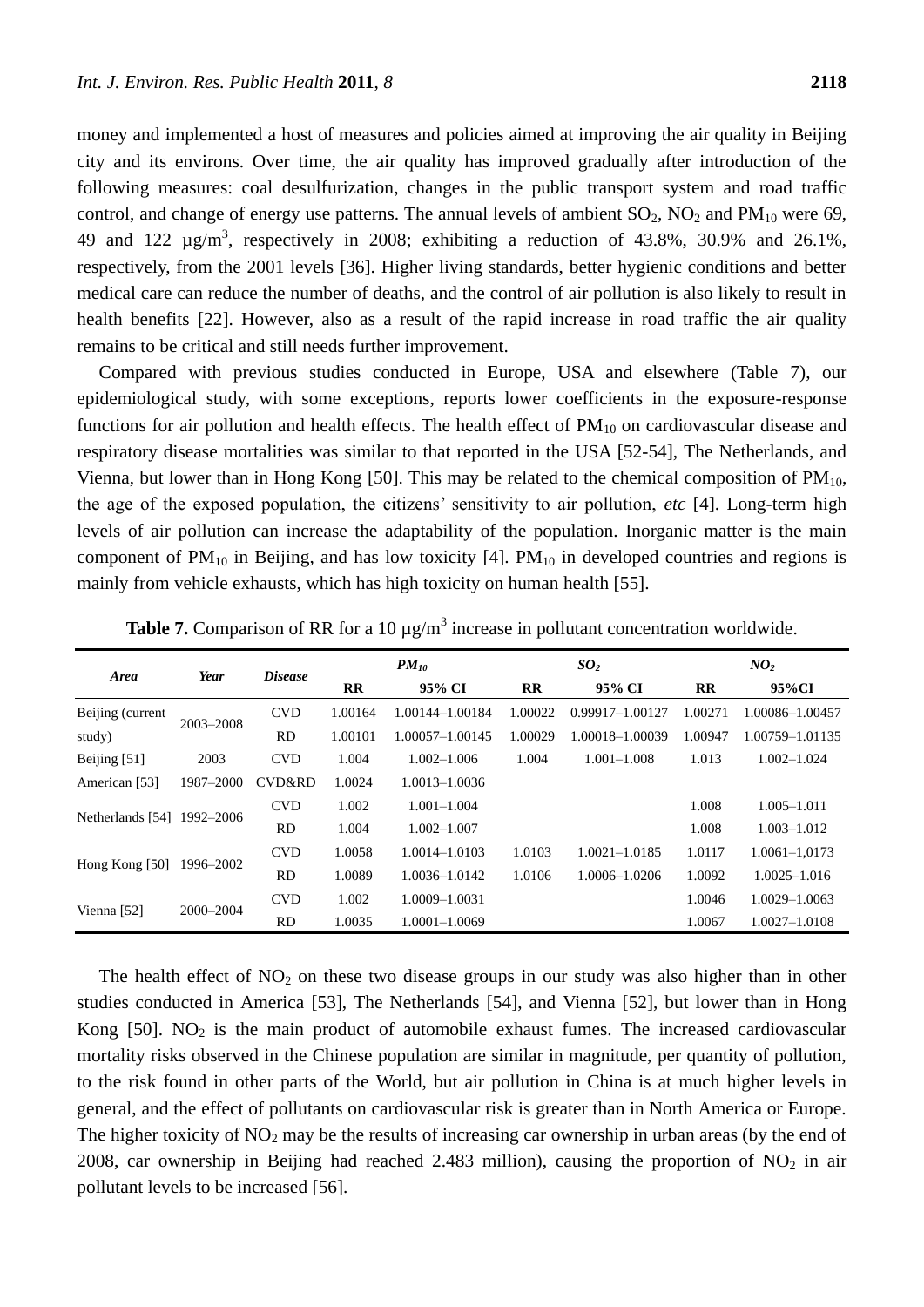In our study, it was found that urban air pollution can increase cardiovascular mortality and respiratory mortality among citizens in Chaoyang District of Beijing. These findings also confirm the effects of air pollutants (particulate matters, nitrogen dioxide, sulfur dioxide) described in other studies [50,51].

Our study has some limitations. For want of more detailed data, we averaged the monitoring results of 11 official monitoring stations as the proxy for the population exposure level to air pollution. This simple averaging method may raise a number of issues, because the pollutant measurements can differ between locations and the ambient monitoring results may differ from the personal exposure level to air pollutants. The error in estimating personal exposure based on fixed site monitoring stations would tend to reduce the probability of detecting an effect and introduce bias into the air pollution exposure-mortality relationship. Further studies on personal exposure should be conducted.

It was difficult to isolate the effects of one pollutant in this specific study, because of the high correlations between the three pollutants. Further and more detailed studies are needed to clarify the findings in this one.

 $PM_{2.5}$  is a better indicator of air pollution and has a higher health risk than  $PM_{10}$  [29]. Though the  $PM_{2.5}/PM_{10}$  ratio (ratio = concentration of  $PM_{2.5}/\text{concentration}$  of  $PM_{10}$ ) has been established in Beijing. The reported ratios varied spatially and temporally, ranging from 0.25 to 0.8 [29]. For daily concentration of  $PM_{2.5}$  for our time period was not available, this was a limitation when assessing the health effects of particulate matters. In summary, air pollutant levels remaining within the limits of current air quality standards in residential areas in Beijing, an apparent health effect of air pollutants can still be observed.

#### **Acknowledgments**

The authors wish to thank all the staff members at the Chaoyang District Centre for Disease Control and Prevention for their strong support of this study. Further appreciations are due to Xiaochuan Pan, and Guoxing Li, Department of Occupational and Environmental, Peking University School of Public Health for support and advice in using statistical software. We would also like to thank four anonymous reviewers for their valuable comments and suggestions. The present study was supported by the International Science and Technology Cooperation Project (2007DFC20180), and Key Projects in the National Science & Technology Pillar Program during the Eleventh Five-Year Plan Period of China (2007BAC03A11-07). We also thank the Regulations for Chinese Academy of Sciences Visiting Professorships for Senior International Scientists (2009Z2-22).

## **Conflicts of Interest**

All authors declare they have no conflict of interest to disclose in the context of this study.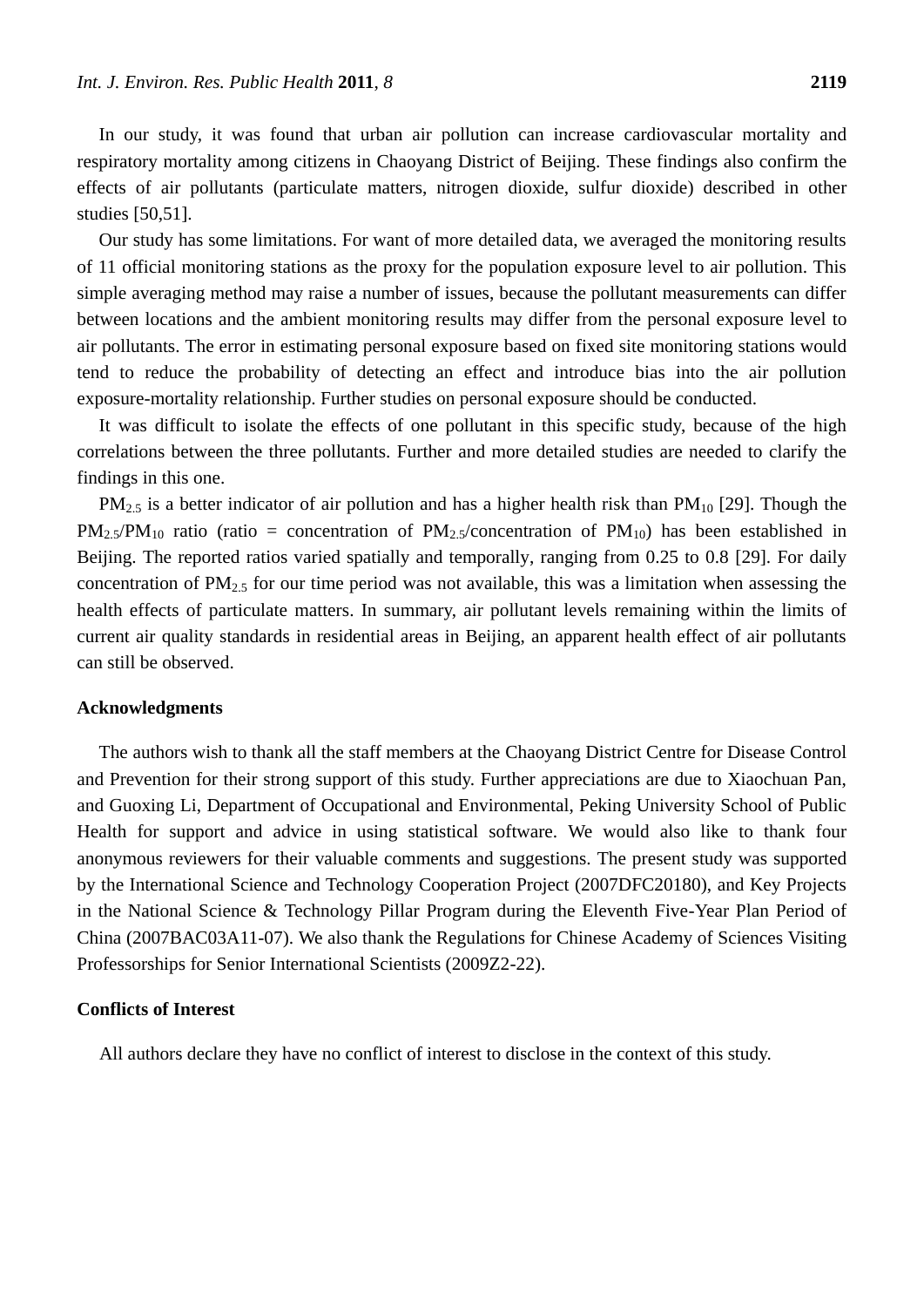## **References**

- 1. Brunekreef, B.; Holgate, S. Air pollution and health. *Lancet* **2002**, *360*, 1233-1242.
- 2. Pope, C.A.; Dockery, D.W. Health effects of fine particulate air pollution: Lines that connect. *J. Air Waste Manage. Assoc.* **2006**, *56*, 709-742.
- 3. Brook, R.D.; Rajagopalan, S.; Pope, C.A.; Brook, J.R.; Bhatnagar, A.; Diez-Roux, A.V.; Holguin, F.; Hong, Y.L.; Luepker, R.V.; Mittleman, M.A.; *et al*. Particulate matter air pollution and cardiovascular disease an update to the scientific statement from the american heart association. *Circulation* **2010**, *121*, 2331-2378.
- 4. Xu, X.; Gao, J.; Chen, Y. Air pollution and daily mortality in residential areas of Beijing, China. *Arch. Environ. Health* **1994**, *49*, 216-222.
- 5. Pope, C. Invited commentary: particulate matter-mortality exposure-response relations and threshold. *Am. J. Epidemiol.* **2000**, *152*, 407-412.
- 6. Dominici, F.; McDermott, A.; Zeger, S.L.; Samet, J.M. Airborne particulate matter and mortality: Timescale effects in four US cities. *Am. J. Epidemiol.* **2003**, *157*, 1055-1065.
- 7. Kan, H.; Chen, B. A case-crossover analysis of air pollution and daily mortality in Shanghai. *J. Occup. Health* **2003**, *45*, 119-124.
- 8. Laden, F.; Neas, L.M.; Dockery, D.W.; Schwartz, J. Association of fine particulate matter from different sources with daily mortality in six US cities. *Environ. Health Perspect.* **2000**, *108*, 941-947.
- 9. Murray, C.J.L.; Lopez, A.D. Global mortality, disability, and the contribution of risk factors: Global Burden of Disease Study. *Lancet* **1997**, *349*, 1436-1442.
- 10. Samet, J.M.; Dominici, F.; Curriero, F.C.; Coursac, I.; Zeger, S.L. Fine particulate air pollution and mortality in 20 US Cities, 1987-1994. *N. Engl. J. Med*. **2000**, *343*, 1742-1749.
- 11. Schwartz, J.; Dockery, D.W.; Neas, L.M. Is daily mortality associated specifically with fine particles? *J. Air Waste Manage. Assoc.* **1996**, *46*, 927-939.
- 12. Anderson, H.; de Leon, A.; Bland, J.; Bower, J.; Strachan, D. Air pollution and daily mortality in London: 1987–92. *Br. Med. J.* **1996**, *312*, 665-669.
- 13. Magas, O.K.; Gunter, J.T.; Regens, J.L. Ambient air pollution and daily pediatric hospitalizations for asthma. *Environ. Sci. Pollut. Res*. **2007**, *14*, 19-23.
- 14. Samoli, E.; Peng, R.; Ramsay, T.; Pipikou, M.; Touloumi, G.; Dominici, F.; Burnett, R.; Cohen, A.; Krewski, D.; Samet, J.; Katsouyanni, K. Acute effects of ambient particulate matter on mortality in Europe and North America: Results from the APHENA study. *Environ. Health Perspect.* **2008**, *116*, 1480-1486.
- 15. Laumbach, R.J.; Kipen, H.M. Acute effects of motor vehicle traffic-related air pollution exposures on measures of oxidative stress in human airways. *Ann. NY Acad. Sci.* **2010**, *1203*, 107-112.
- 16. Hoek, G.; Brunekreef, B.; Goldbohm, S.; Fischer, P.; van den Brandt, P.A. Association between mortality and indicators of traffic-related air pollution in the Netherlands: A cohort study. *Lancet*  **2002**, *360*, 1203-1209.
- 17. Kunzli, N.; Kaiser, R.; Medina, S.; Studnicka, M.; Chanel, O.; Filliger, P.; Herry, M.; Horak, F.; Puybonnieux-Texier, V.; Quenel, P.; *et al*. Public-health impact of outdoor and traffic-related air pollution: A European assessment. *Lancet* **2000**, *356*, 795-801.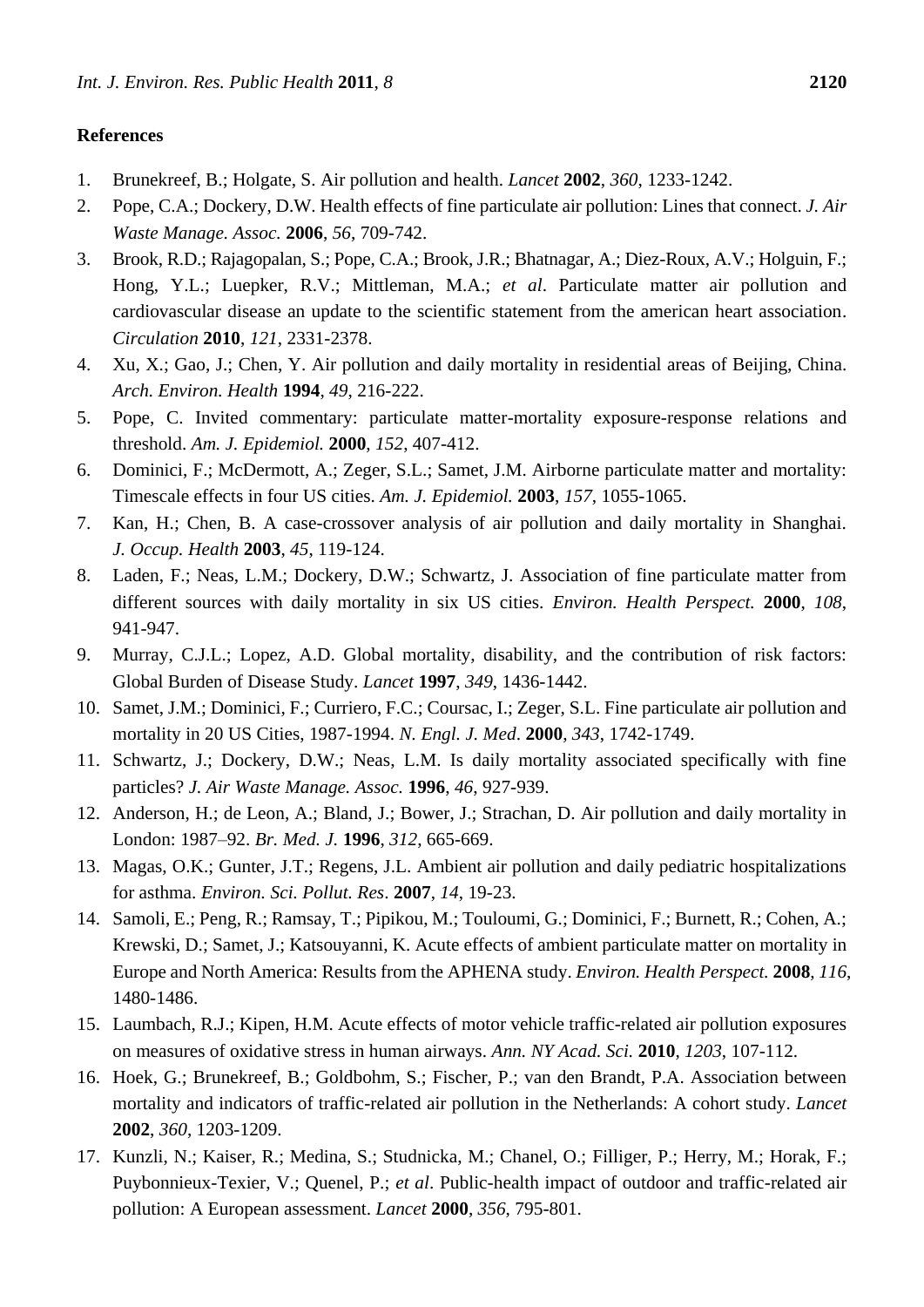- 18. Pope, C.A.; Burnett, R.T.; Thun, M.J.; Calle, E.E.; Krewski, D.; Ito, K.; Thurston, G.D. Lung cancer, cardiopulmonary mortality, and long-term exposure to fine particulate air pollution. *JAMA J. Am. Med. Assoc.* **2002**, *287*, 1132-1141.
- 19. Pope, C.A.; Burnett, R.T.; Thurston, G.D.; Thun, M.J.; Calle, E.E.; Krewski, D.; Godleski, J.J. Cardiovascular mortality and long-term exposure to particulate air pollution - Epidemiological evidence of general pathophysiological pathways of disease. *Circulation* **2004**, *109*, 71-77.
- 20. Filleul, L.; Medina, S.; Cassadou, S. Urban particulate air pollution: from epidemiology to health impact in public health. *Rev. Epidemiol. Sante Publique* **2003**, *51*, 527-542.
- 21. Vedal, S.; Brauer, M.; White, R.; Petkau, J. Air pollution and daily mortality in a city with low levels of pollution. *Environ. Health Perspect*. **2003**, *111*, 45-51.
- 22. Chen, R.J.; Chu, C.; Tan, J.G.; Cao, J.S.; Song, W.M.; Xu, X.H.; Jiang, C.; Ma, W.J.; Yang, C.X.; Chen, B.H.; *et al*. Ambient air pollution and hospital admission in Shanghai, China. *J. Hazard. Mater.* **2010**, *181*, 234-240.
- 23. Schwartz, J. Assessing confounding, effect modification, and thresholds in the association between ambient particles and daily deaths. *Environ. Health Perspect*. **2000**, *108*, 563-568.
- 24. Roberts, S.; Martin, M.A. Applying a moving total mortality count to the cities in the NMMAPS database to estimate the mortality effects of particulate matter air pollution. *Occup. Environ. Med*. **2006**, *63*, 193-197.
- 25. Schwartz, J. Harvesting and long term exposure effects in the relation between air pollution and mortality. *Am. J. Epidemiol*. **2000**, *151*, 440-448.
- 26. Zmirou, D.; Schwartz, J.; Saez, M.; Zanobetti, A.; Wojtyniak, B.; Touloumi, G.; Spix, C.; de Leon, A.P.; Le Moullec, Y.; Bacharova, L.; *et al*. Time-series analysis of air pollution and cause-specific mortality. *Epidemiology* **1998**, *9*, 495-503.
- 27. Dominici, F.; McDermott, A.; Daniels, M.; Zeger, S.L.; Samet, J.M. Revised analyses of the national morbidity, mortality, and air pollution study: Mortality among residents of 90 cities. *J. Toxicol. Environ. Health Part A* **2005**, *68*, 1071-1092.
- 28. Dominici, F.; McDermott, A.; Zeger, S.L.; Samet, J.M. On the use of generalized additive models in time-series studies of air pollution and health. *Am. J. Epidemiol*. **2002**, *156*, 193-203.
- 29. Chan, C.K.; Yao, X. Air pollution in mega cities in China. *Atmos. Environ.* **2008**, *42*, 1-42.
- 30. Hao, J.M.; Wang, L.T.; Shen, M.J.; Li, L.; Hu, J.N. Air quality impacts of power plant emissions in Beijing. *Environ. Pollut.* **2007**, *147*, 401-408.
- 31. He, K.B.; Huo, H.; Zhang, Q. Urbab air pollution in China: Current status, characteristics, and progress. *Annu. Rev. Energy Environ.* **2002**, *27*, 397-431.
- 32. He, K.B.; Yang, F.M.; Ma, Y.L.; Zhang, Q.; Yao, X.H.; Chan, C.K.; Cadle, S.; Chan, T.; Mulawa, P. The characteristics of PM2.5 in Beijing, China. *Atmos. Environ.* **2001**, *35*, 4959-4970.
- 33. He, L.Y.; Hu, M.; Huang, X.F.; Zhang, Y.H.; Tang, X.Y. Seasonal pollution characteristics of organic compounds in atmospheric fine particles in Beijing. *Sci. Total Environ*. **2006**, *359*, 167-176.
- 34. Beijing Municipal Environmental Protection Bureau. *Environmental Bulletin of Beijing (2000–2004)*; Beijing Municipal Environmental Protection Bureau: Beijing, China, 2005.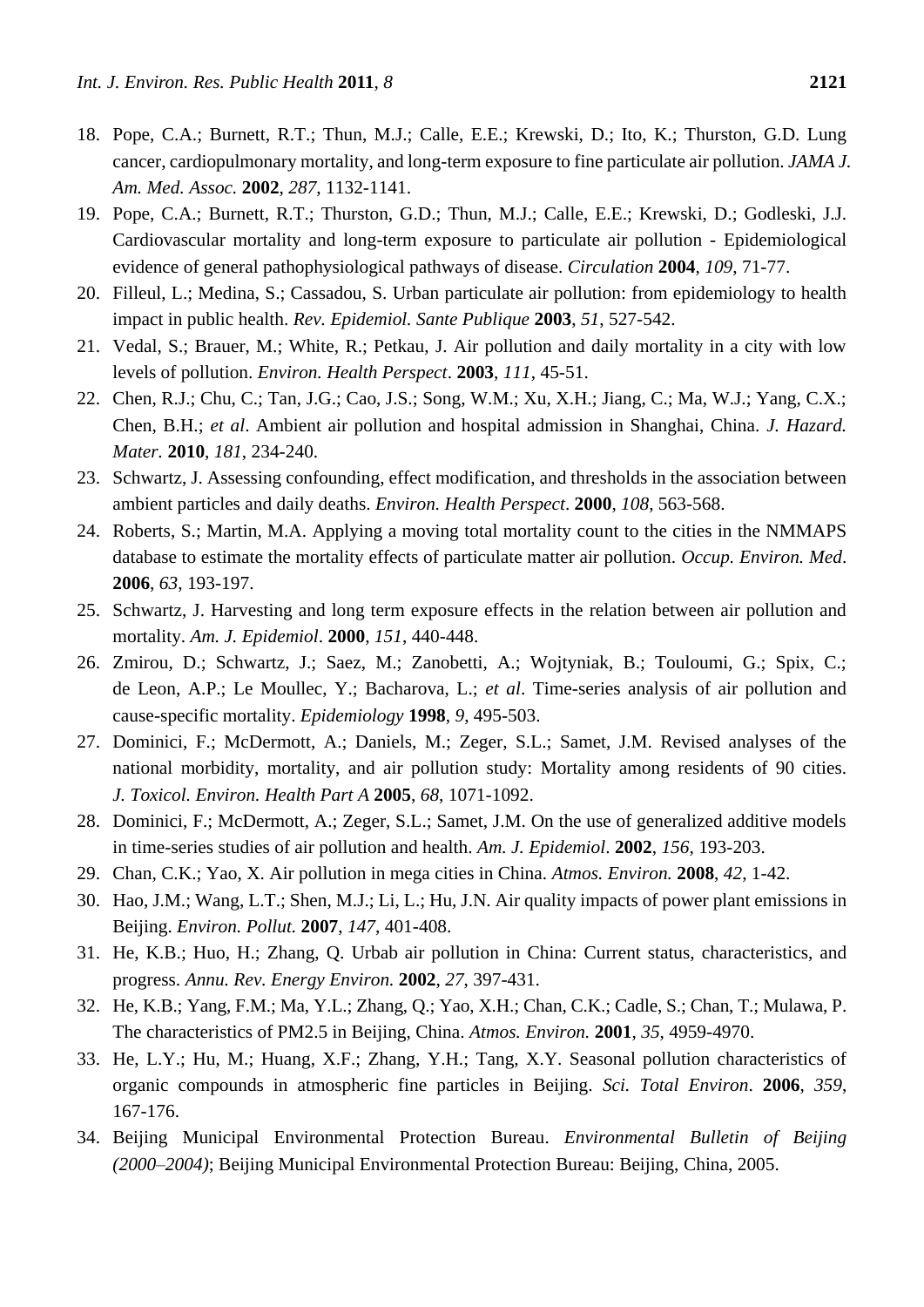- 35. Zhang, J.L.; Song, H.Q.; Tong, S.L.; Li, L.; Liu, B.Y.; Wang, L.H. Ambient sulfate concentration and chronic disease mortality in Beijing. *Sci. Total Environ*. **2000**, *262*, 63-71.
- 36. Aunan, K.; Pan, X. Exposure-response functions for health effects of ambient air pollution applicable for China-a meta-analysis. *Sci. Total Environ*. **2004**, *329*, 3-16.
- 37. Qian, Z.; He, Q.; Lin, H.; Kong, L.; Liao, D.; Dan, J.; Bentley, C.; Wang, B. Association of daily cause-specific mortality with ambient particle air pollution in Wuhan, China. *Environ. Res.* **2007**, *105*, 380-389.
- 38. Guo, X.R.; Cheng, S.Y.; Chen, D.S.; Zhou, Y.; Wang, H.Y. Estimation of economic costs of particulate air pollution from road transport in China. *Atmos. Environ.* **2010**, *44*, 3369-3377.
- 39. Zhang, Q.H.; Zhang, J.P.; Xue, H.W. The challenge of improving visibility in Beijing. *Atmos. Chem. Phys.* **2010**, *10*, 7821-7827.
- 40. Hou, Q.; An, X.Q.; Wang, Y.; Guo, J.P. An evaluation of resident exposure to respirable particulate matter and health economic loss in Beijing during Beijing 2008 Olympic Games. *Sci. Total Environ.* **2010**, *408*, 4026-4032.
- 41. China Statistics Press. *Regional Statistical Yearbook 2009*; China Statistics Press: Beijing, China, 2009.
- 42. Peng, R.D.; Dominici, F.; Pastor-Barriuso, R.; Zeger, S.L.; Samet, J.M. Seasonal analyses of air pollution and mortality in 100 US cities. *Am. J. Epidemiol*. **2005**, *161*, 585-594.
- 43. Jiang, L.L.; Zhang, Y.H.; Song, G.X.; Chen, G.H.; Chen, B.H.; Zhao, N.Q.; Kan, H.D. A time series analysis of outdoor air pollution and preterm birth in Shanghai, China. *Biomed. Environ. Sci.* **2007**, *20*, 426-431.
- 44. Hajat, S.; Anderson, H.; Atkinson, R.; Haines, A. Effects of air pollution on general practitioner consultations for upper respiratory diseases in London. *Occup. Environ. Med.* **2002**, *59*, 294-299.
- 45. Peng, R.D.; Dominici, F.; Louis, T.A. Model choice in time series studies of air pollution and mortality. *J. Roy. Statist. Soc. Ser. A Stat.* **2006**, *169*, 179-198.
- 46. Huang, W.; Tan, J.G.; Kan, H.D.; Zhao, N.; Song, W.M.; Song, G.X.; Chen, G.H.; Jiang, L.L.; Jiang, C.; Chen, R.J.; Chen, B.H. Visibility, air quality and daily mortality in Shanghai, China. *Sci. Total Environ.* **2009**, *407*, 3295-3300.
- 47. Akaike, H. Statistical predictor identification. *Ann. Inst. Stat. Math.* **1970**, *22*, 203-217.
- 48. China National Air Quality Standard. *GB 3095-1996*; China National Air Quality Standard: Beijing, China, 1996.
- 49. Fitch, K.; Lu, Y.; Chen, T.; Ming, D.; Song, Q. Air Quality and Control. In *The Health Legacy of the 2008 Beijing Olympic Games: Successes and Recommendations*; Jin, D., Arne, L., Hans, T., Eds.; WHO: Geneva, Switzerland, 2008; Volume 13, pp. 107-115.
- 50. Wong, C.; Ou, C.; Chan, K.; Chau, Y.; Thach, T.; Yang, L.; Chung, R.; Thomas, G.; Peiris, J.; Wong, T. The effects of air pollution on mortality in socially deprived urban areas in Hong Kong, China. *Environ. Health Perspect*. **2008**, *116*, 1189-1194.
- 51. Yang, M.; Pan, X. Time-series analysis of air pollution and cardiovascular mortality in Beijing, China.(in chinese). *J. Environ. Health* **2008**, *25*, 294-297.
- 52. Neuberger, M.; Rabczenko, D.; Moshammer, H. Extended effects of air pollution on cardiopulmonary mortality in Vienna. *Atmos. Environ.* **2007**, *41*, 8549-8556.